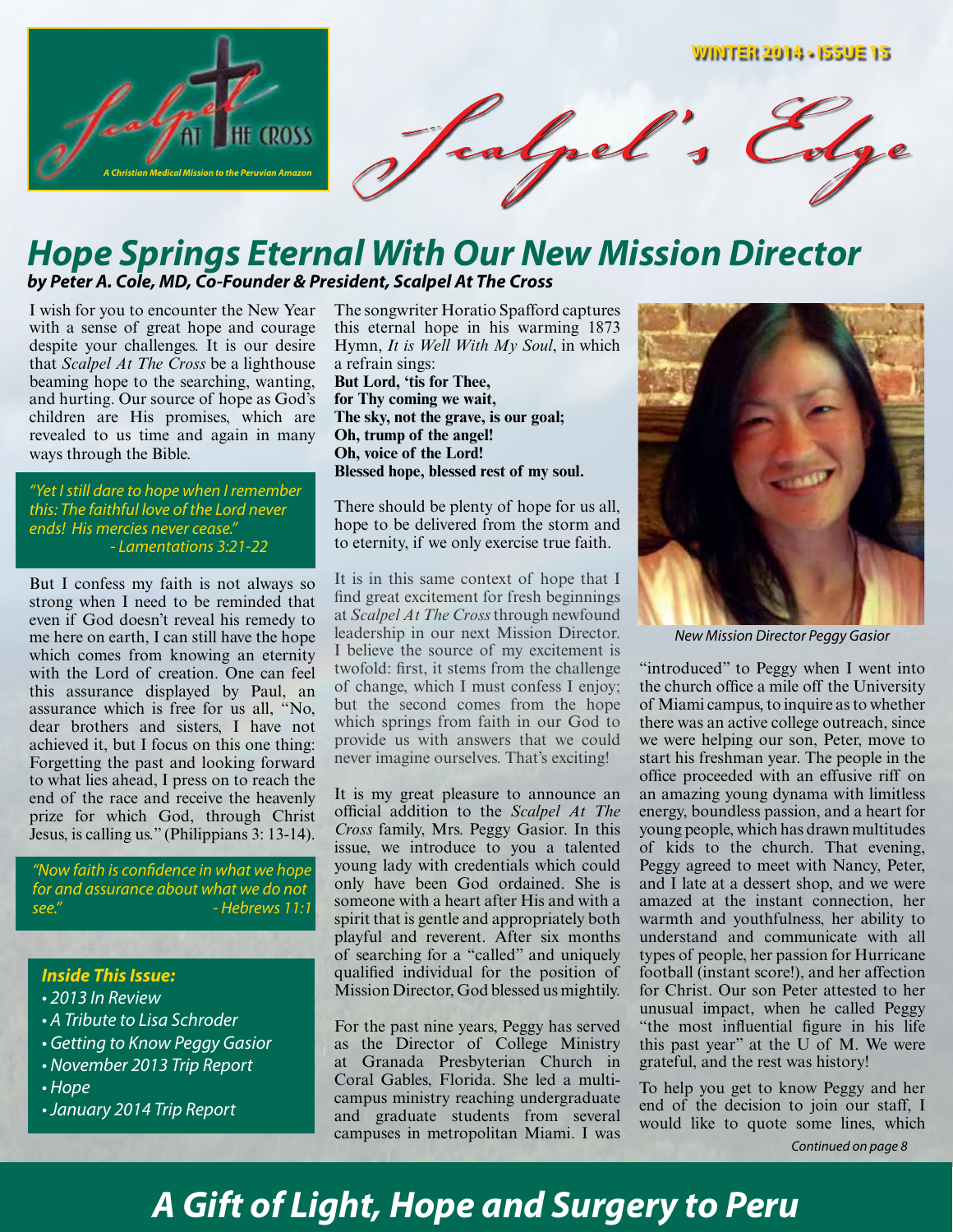## *2013 In Review! by Peggy Gasior, Mission Director, Scalpel At The Cross*

Thank you for being part of *Scalpel At The Cross* through your prayers, time, and financial support! As we reflect on the past year, we are amazed by the work God is doing and humbled by the opportunity to join in that work. We are grateful to share these highlights:

*Scalpel* completed 2 Mission Trips in 2013 with the help of 32 team members, including 9 medical doctors. The total estimated value of the donated team member time was \$47,000 U.S. dollars!

During our clinics on these trips, 300 patients were evaluated, 51 patients received operative care, and an additional 47 patients were cared for through non-operative treatments. In addition to on-site care, *Scalpel* responded to 22 electronic consultation requests through x-rays and case detail evaluation, followed by medical and surgical recommendations. The total value of medical care provided in 2013 is estimated at more than \$457,000 U.S. dollars! This medical and surgical care would not be possible without products and supplies continuously donated by many wonderful supporters. In 2013, *Scalpel At The Cross* received over \$115,000 worth of medical supplies.

We give special thanks for our Peruvian Medical Director, Dra. Rosa Escudero, who works with the teams when they are on-site and runs the Surgical Follow-up Program between trips. In 2013, Dra. Rosa made 5 additional trips to Pucallpa to provide 127 follow-up visits. She gave clinical care and consultation to 55 of our patients at 2-week, 6-week, 4-month, and 12-month intervals post-surgical care.



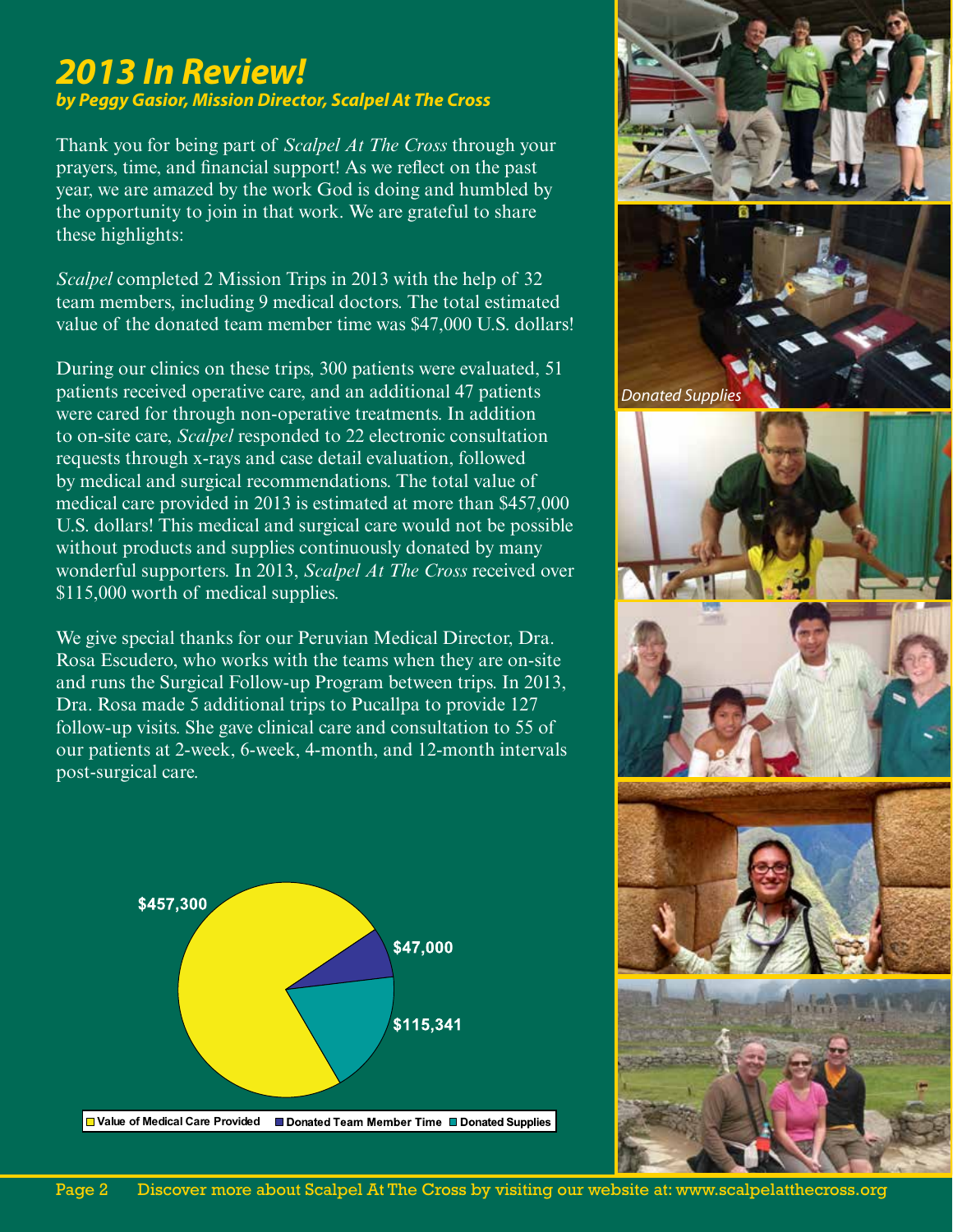### *A Tribute to Lisa Schroder Recollections of team members who have served alongside Lisa*

I will never forget an adventure Lisa and I had riding a mototaxi through the streets of Pucallpa as we searched for a hopeful patient. He could not leave his house because of his broken femur, and his brother came to the hospital hoping we could help. Without hesitation Lisa empowered her team at the hospital before quickly and faithfully following a stranger through the city. The adventurous taxi ride, climb up the dark and thin stair case into their home, followed by the heartfelt, loving, and hopeful conversation with him and his family, is something I will never forget. One unique twist was, halfway through the conversation, we gathered that the family believed I was the surgeon. This came full circle in a way, as only God can, as I scrubbed in the next day to support Peter and the team and realized he was the same patient. **-Joel Molitor**



Lisa is such an easy-going, calm-amidstchaos, woman of God that I was grateful to have as our fearless leader on the November trip. I always knew I could ask Lisa any question at any time, and she never turned me down or said she was too busy (and she usually was!). I can't imagine the trip without her! I'm glad to know her and glad to have known her for several years now. A warm thank you and appreciation for how God has used her time and time again.

#### **-Ginger Korljan**

The first thing that comes to mind is the passport ordeal the first time I went on the mission! But seriously, when I think of Lisa, as my husband Mark said, "She is just a rock." Her love and trust in the Lord is evident in her attitude and her actions. Nothing seems to ruffle her feathers too much because of her faith. We wish her the best of luck in her future endeavors.

**-Amy Lelwica**

*"We give thanks to God always for you, making mention of you in our prayers, remembering without ceasing your work of faith, labor of love, and patience of hope in our Lord Jesus Christ in the sight of our God and Father."* (I Thessalonians 1:2-3)

Our beloved Lisa has been a fearless leader. She brings to mind a *kaleidoscope* whose colors take on varied brilliance and form dependent on the movement of Him who holds her (and twisted her on occasion) in the palm of His hand. Lisa has responded to God's calling by diligently serving Him and our *Scalpel* ministry out of the **fullness** of the Spirit He deposited in her heart long ago. She has been selfless and yielding, and she has chosen to trust the Lord with things that haven't always made sense to the natural mind. Witnessing Lisa as she moves relatively seamlessly from one professional pursuit to another almost defies comprehension at times; she is as adept at figuring out how to get anacondas to stop breeding in our Jungle Bunk's gutters or how to maneuver through treacherous, water-covered boardwalks and dirt roads during the Peruvian rainy season, as she is at navigating her computer, engineering, orthopaedic, business, and research grant worlds. Nothing seems outside of Lisa's realm of ability (thus the endearing reference to her as "machine")… though with humility, she would likely beg to differ.

What is perhaps most extraordinary is that Lisa's earnest, competent work ethic and commitment to excellence by no means overshadows her facility in relating to others. Lisa listens intently, is sensitive to the unspoken word, shows deep unconditional compassion, welcomes directives, wrestles with issues in an open and transparent way, entertains possibilities, yearns to develop as a person/ believer/leader, and possesses the often juxtaposed giftings of global visionary and attentive-to-detail implementer.

Thank you precious friend and mentor, for allowing us to be the recipients of your labors of love over these infancy years of our ministry. Thank you, too, for allowing God to live fully in you, and for displaying a childlike trust in His sovereign ways so that His name is magnified and the reality of the Christian



faith is revealed. May our Lord be continually gracious unto you and give you strength for the steps awaiting you! **-Nancy Cole**

I remember Lisa finally getting a moment of quiet while the team was in the beautiful Colca Canyon valley for a visit. She was trying to get work done on her computer and an alpaca kept coming up behind her, sniffing her and her briefcase. All in a day's work for a *Scalpel At The Cross* Mission Director!

We can't even begin to count the tireless hours that Lisa has spent organizing, planning, and executing to make the teams function well here in Peru. Considering we're here in the jungle and only have seen that one side, we can't even imagine how she had time to do the other 99/100th's of the work we

know she had on her plate. What stands out about Lisa is her servant spirit and smile. Although the Peru teams now often seem like a well-oiled machine, those early days of fighting many

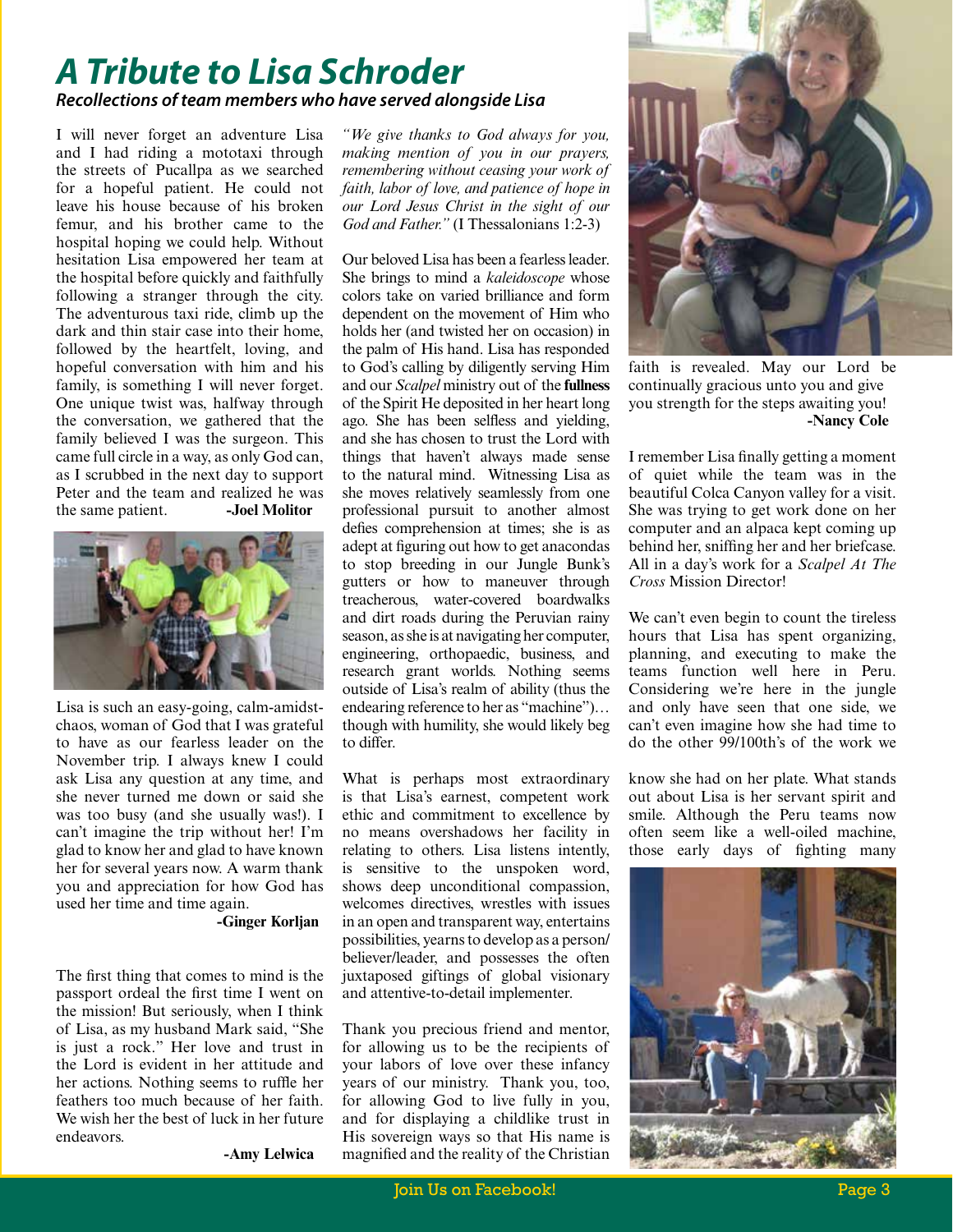cultural and circumstantial battles and disappointments that can be so common in Peru were always eventually told with a smile on her face, in a soft voice, and radiating that sweet spirit that is Lisa.

Lisa is amazing in her ability to communicate in Spanish, especially for someone who did not speak the language. We'd venture to say that she speaks better Spanish from just visiting here a few weeks a year than some missionaries do who live here full-time! She willed herself to better her vocabulary and had no fear in communicating with people. She continues to amaze us with the level of coordinating she does in Spanish.

**Gahagen**

#### **-Craig & Heather**

I was drug, kicking and screaming, on the *Scalpel* mission in November of 2012. I love missions trips, been on plenty in Central America, and I knew how much work they are. Wonderful work. Happy work. Good people. But I've had back surgery and, while I'm grateful for the mobility I've gained, I felt I would not be much help. I'm a too-proud, independent person, and I like to carry my own weight. Because my husband (who loves me too well) had been on the trip the year before, he was eager to share the adventure and the people with me.

We were doing some sightseeing on the first day, and I simply could not keep up. Lisa, in her kind way, lingered back with us, and I furiously muttered to Joe, "I told you I shouldn't come. I'm slowing everybody down, and it just isn't fair." Deciding to opt out of the tour of a museum, we sought a nearby cafe. Lisa, before hurrying off to interpret and arrange the tour, said I was not to think that way, that she had learned through the years that God brought each individual on these teams, and we each had a gift to bring. We were here for a purpose.

I don't know how much I fulfilled that purpose, but hers was the voice of God to me--He does have a plan and a purpose for each one of us. I'm sure she had a word for each person on that trip--her love, her tireless devotion to the mission and each individual in the group, inspired us all. Thanks, Lisa, and God bless!

Dear Lisa,

On both of my two trips to Peru with *Scalpel At The Cross*, was impressed with your focus, organization and ability to handle all aspects of the trips with grace and maturity, as well as always being able to perceive what needed to be done.

During my second trip there, after our first night in Pucallpa and the difficulty we had driving to Jungle Bunks (J.B.) -- not knowing if the truck would make it through the muddy and full-of-lakes road, wading through almost knee-high water to get into J.B. -- the decision was made that for the duration of the trip, we would remain at the hotel in town. Your priority in every circumstance was always the safety of the team, the ability to get back and forth from the Bunks in a timely manner, always showing confidence that almighty God was directing and leading the way.

Thank you for all you did during your years as Director at *Scalpel*! May God bless you with many more in the future as a "regular" team member!

> Blessings,  **- Marla Cole**

Encouraging, thoughtful, trusting, compassionate, motivating, humble, inspiring. I am so thankful for our friendship and the incredible work you have accomplished as Mission Director. Look forward to our next coffee conversation in Minneapolis!!!

**-Kevin Mannion**



*Team members after climbing Machu Picchu at 4am in the morning.*

Though my first thought is to launch into a Biographical Epoch on *The Force of LK Schroder*, I will simply try to capture two great memories from the beginning.

The first memory was a phone call I received in 2005 from Lisa when she described a literal calling from God to work with Chad Robran and me on "something significant." She was an engineer returning to America from Winterthur, Switzerland, where she was part of a global orthopaedic implant design team. We had worked on such orthopaedic product designs as an element of my own professional interest. Through that process we came to learn of our shared values and passion for Christ. On the phone, Lisa said she read Rick Warren's *Purpose Driven Life* while on her trip, and had an immediate sense of restlessness about her former position as an engineer with Zimmer Inc., and wanted to work somehow, and in some significant way, with Chad and me. I had developed an enormous respect for her talents, passion, and work ethic. I was thrilled and intent on making that happen.

The second memory was within six months of that phone call, at a breakfast shop in Ottawa, Canada, at the Annual Orthopaedic Trauma Association. Over coffee, I proposed to Lisa that she could help us develop a new orthopaedic ministry in the Amazon jungle, if she just quit her secure, high end, respected, corporate career. The *Scalpel At The Cross* position had no funding or definition; and the only thing the ministry could call its own was its mission and vision statement. The rest was history. This story underscores Lisa's appetite for risk, her self-confidence, and her great faith. It has been one of my greatest personal and professional privileges to work with Lisa now for ten years in some capacity, and words cannot capture the gratitude I have for this privilege.

#### **-Peter Cole**

Thanks for all the years of walking with Faith in this endeavor of God's work. I will miss your leadership, your work ethic, and commitment.

**-Chad Robran**

p.s. I can't feel my nose.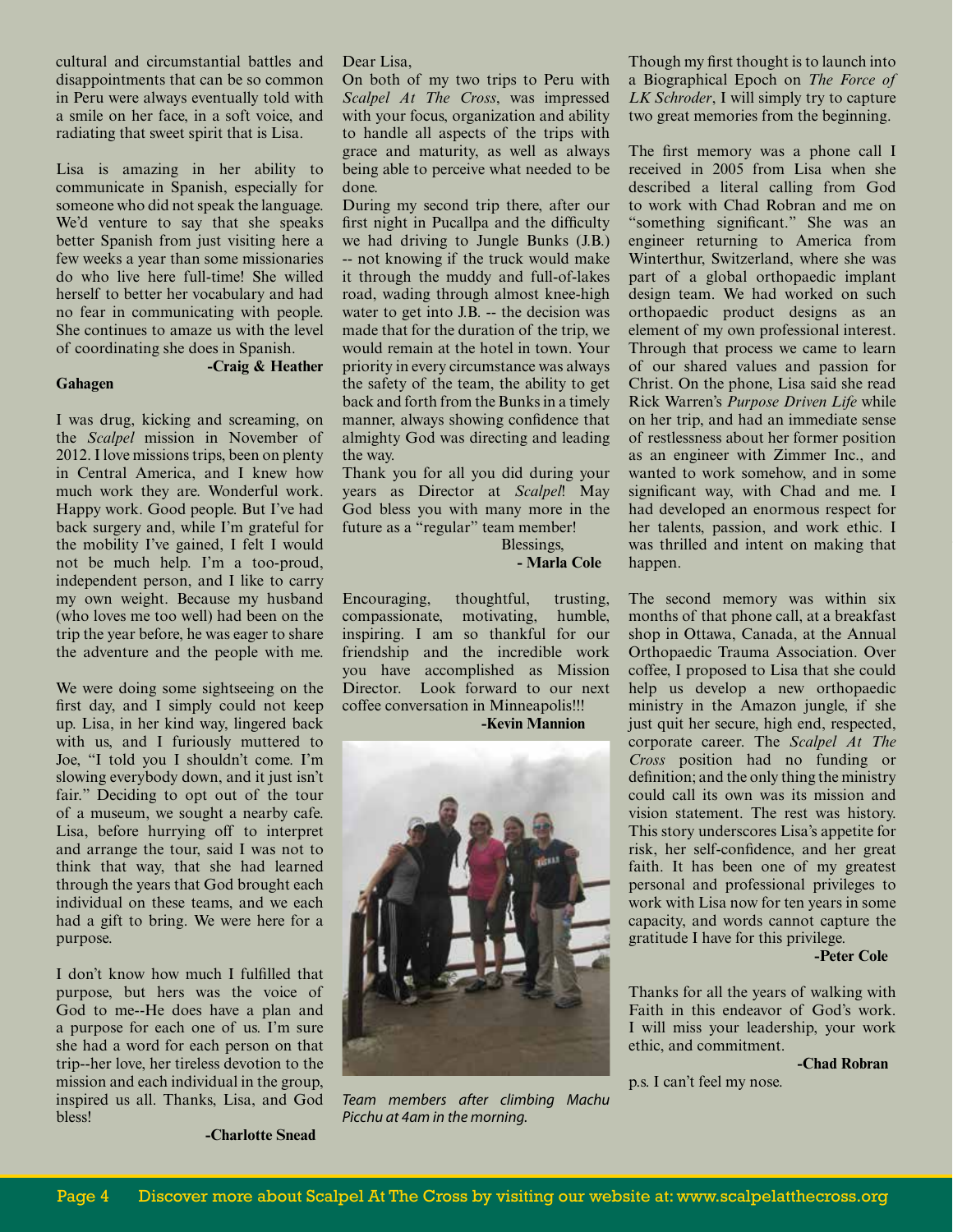Lisa has not only been my mentor and boss these past few years, but she has been a friend that is always there for me. She has taught me more than I can ever express, and I will forever love the gifts of her inspiration, guidance, and love!

#### **-Kelli Hooks**

Long before I met Peter, Nancy, Chad, the Cole kids and countless other team members, I knew Lisa. Her enthusiasm for the Scalpel At The Cross ministry oozed out of every pore of her being! Lisa, you have been a great friend and encourager through the years. I can still hear you thinking in Spanish before you speak! It has been a privilege to work with you! **- Kevin Emerson** 

God had a perfect plan in place for Lisa and me. I "met" Lisa in 2006 when she asked for prayer for an upcoming *Scalpel* trip at a church in Rochester, Indiana. My sister learned of her through the pastor of that church, and my sister contacted Lisa so she could connect her with me, a doctor living in

Lima, Peru. My sister knew that although my days in Lima were busy because I was working at *Clinica Internacional,* God would give me free days to work with Lisa when she was in Peru.

On Lisa's first trip to Lima, Peru, in 2006, she traveled with my mother, who had been visiting the States, and she stayed in my home. She did not speak Spanish, and I did not speak English. God, in His miraculous ways, enabled us to communicate, and we formed a bond that will forever be in our hearts! Since then, my family and I have shared many experiences with Lisa. Our relationship is beyond work; we shared devotionals every day, prayed together, and coordinated campaigns for the families of *Scalpel* and for our own families.

Over the past eight years, Lisa and I have always found ways to communicate with each other from afar via Hotmail, Skype, Nextel, and FaceTime. When together in Pucallpa, we always talked late into the night, knowing we would be tired



the next day, but knowing our work was for God. We were always filled with the excitement and pleasure of serving our God during campaigns.

The testimony of Lisa's faith and hope in God is wonderful. She has taught me much and prayed with me when I couldn't see the light in the midst of my own problems. In Lisa, God gave me a sister in Christ forever!

Thank you, God, for giving me the opportunity to learn from and enjoy Lisa Schroder, a wonderful woman and sister! I love you, Lisa. God bless you!

 **-Dra. Rosa Escudero**

## *Getting to Know Our New Director - Peggy Gasior by Peggy Gasior, Mission Director, Scalpel At The Cross*

In times of reflection, I often recall the words of a top soccer player and friend from college, "Sometimes to go forward, you have to first go backwards." For me personally, this has meant going backwards to mark the things God has done to help me move forward with confidence and courage.

Markers are important to me, as they are to God's people, to remember His power and faithfulness in our lives. After God parted the waters of the Jordan River so His people could pass, they set up 12 stones, "*When your children ask in time to come, 'What do those stones mean to you?' then you shall tell them that the waters of the Jordan were cut off before the ark of the covenant of the Lord. When it passed over the Jordan, the waters of the Jordan were cut off. So these stones shall be to the people of Israel a memorial forever."* (Joshua 3:6b-7)

When I look back on the markers in my life, they are as stepping stones that guided me forward in His calling; and when asked how I came to be where I am, I think about those markers and how I never could have planned them for myself. Admittedly, I desperately need

those markers in my life when I doubt He is there, grow anxious, or become complacent or short-sighted.

In this issue's feature, Peter references a portion of the letter I wrote during discussion of the position with Scalpel, in which I describe having studied biology/ pre-med in my undergraduate work, followed by a master's degree in business administration with a certification in healthcare. God kept me in quite a bit of motion over the years until I began serving as director of college ministry at Granada Presbyterian Church (GPC) where I have been for nine years. This is the same Granada Presbyterian Church where Peter and Nancy grew in friendship with Craig and Heather Gahagen, SAMAIR missionaries in Pucallpa. And it was on the basketball court of Granada that the idea for Scalpel At The Cross was first born. The Gahagens are quite beloved missionaries of Granada, and mission teams from our church regularly travel to Pucallpa to serve the missionaries and community there.

What is there to mark if we are not in motion? After ministering to college

students for the past nine years and feeling pretty settled in my calling, God put things in motion once again with this opportunity to serve with Scalpel At The Cross. God surprised me once again and challenged me to see His kingdom work in a new and unexpected way. Needless to say, my husband, Jim, and I went through an extensive period of reflection, soul-searching, and uncertainty with much prayer. But it is just such a time that I am reminded of the many, many markers God has placed in my life. *"Your steadfast love, O Lord, extends to the heavens, your faithfulness to the clouds."*  (Psalm 36:5)

And so, I look backwards at those markers, which remind and strengthen me so I may move forward with assurance. Jim and I are humbled by the wide open, warm welcome to the Scalpel family, and we know this is the newest marker of God's faithfulness and blessing.

*"Have I not commanded you? Be strong and courageous. Do not be frightened, and do not be dismayed, for the Lord your God is with you wherever you go." - Joshua 1:9*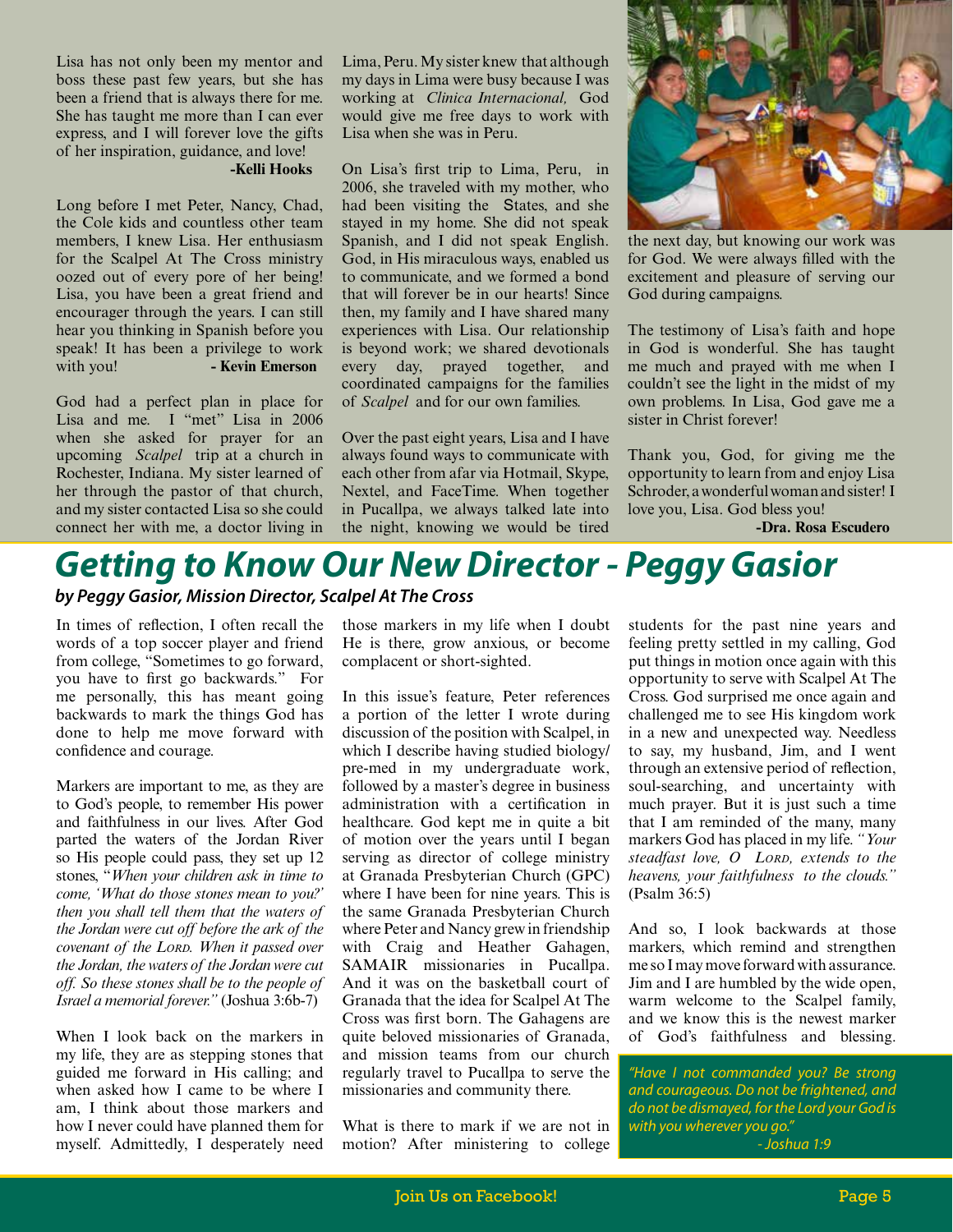# *November 2013 Trip Report by Kelli A. Hooks, Mission Coordinator*

The November 2013 Scalpel At The Cross mission team included 3 Orthopaedic Surgeons, 1 Medical Doctor, 1 Physician Assistant, and 13 Support team members. They evaluated 113 patients in clinic, performed clinic procedures on 12 patients, and completed 12 surgeries!

| <b>Patient</b> | <b>Diagnosis</b>                            | <b>Procedure</b>                                        |
|----------------|---------------------------------------------|---------------------------------------------------------|
|                | <b>Elbow Varus Deformity</b>                | Valgus Supracondylar Osteotomy with Pinning & Casting   |
| 2              | <b>Ulna Nonunion</b>                        | Irrigation & Debridement                                |
| 3              | Equinous Contracture Achilles Insufficiency | Contracture Release & Lengthening                       |
| 4              | <b>Brachial Plexus Palsey</b>               | <b>Rotational Osteotomy</b>                             |
|                | <b>Distal Femur Nonunion</b>                | Open Reduction w/Internal Fixation & Illiac Crest Graft |
| 6              | Tibia Osteomyelitis Post SIGN Nail          | Hardware Removal of SIGN Nail, Irrigation &             |
|                |                                             | Debridement, Antiobiotic Nail Placement                 |
|                | Humerus Nonunion                            | Hardware Removal & Illiac Crest Bone Grafting           |
| 8              | Congenital Tibia Deformity                  | Hardware Removal, Antibiotic Nail Placement (left),     |
|                |                                             | Removal Ex-Fix Right, Antibiotic Nail Placement         |
| 9              | Radius - Atrophic Nonunion                  | Open Reduction Internal Fixation                        |
| 10             | Femur Nonunion Comminuted Metadiaphyseal    | Ex-Fix Removal & Reconstruction of Illiac Crest         |
|                |                                             | <b>Bone Graft</b>                                       |
| 11             | Femur Nonunion                              | Removal of Antibiotic Beads & SIGN Nail                 |
| 12             | Hip Dislocation with Hematoma               | Open Relocation, Irrigation & Debridement               |
|                |                                             |                                                         |
|                |                                             | <b>The Miller of American</b>                           |



## *Hope by Nancy E. Cole, Founder, Halo Ministries*

In Psalm 33:22, the Psalmist penned this petition, *"May your unfailing love rest upon us, Oh Lord, even as we put our hope in you!"* Hope...the universal longing. Hope...something we all find ourselves seeking at one level or another. Hope...that which comes easier for some, all the while alluding others.

Hope is not something sought by individuals alone, but society and culture at large seem to mirror the individual's desire to be hope-bathed, hope-saturated, hope-clothed, hope-filled. From all evidences, though, it is a concept that is lost upon the masses at large. It doesn't take much looking around to surmise this as so. We are a desperate people. We repeatedly find ourselves in desperate circumstances and desperate conditions. We yearn for hope eternal, yet it seems so out of our reach and possession. Is it any wonder that so many are living as though they have stepped through the gate to hell depicted in Dante's "Inferno?" It is

inscribed as follows: *"I am the way into the city of woe. I am the way to a forsaken people. I am the way into eternal sorrow... Abandon all hope ye who enter here."* 

Stop to imagine the reality of having entered through that gate...having abandoned all hope. What would be one's motivation to press on? What would be the sustaining force for someone with such a mindset? What would cause one to keep on keeping on as it were? As believers, we have the privilege of knowing, relationally, the Hope-Giver and the Hope-Sustainer. It is the central element of our testimony of faith without which we ourselves fall prey to hopeless thoughts, feelings, and actions.

Thanks be to God, though, that we can juxtapose hope granted to us through Jesus Christ upon our desperate (circumstantial) plight now because we understand and have come to terms with the fact that our hope is not found in the offerings of our world. Rather, our hope is actualized, in part, as we live out of the abundance of our joy in Christ now, with the anticipation of it coming to fullest fruition when we find eternal rest in Him the other side of Glory. Just imagine the inscription to heaven...it is found all over the pages of Holy Scripture. It is found in the person of Jesus Christ...our Savior, our Lord! We have a foretaste now...but oh the thought of what it will truly be like at an experiential level when we meet our Maker and embrace Him in His full radiance. The mere consideration sends a warm glow through the courses of my veins. Ah...the reminder of the deepest thirst this world can and never will be able to satisfy!

The time is upon us. May we be open to the promptings of the Spirit of God to overflow into the lives of those hurting in our midst. We cherish your prayers, as always, for *Scalpel At The Cross*, that we might exude the hope within to the lost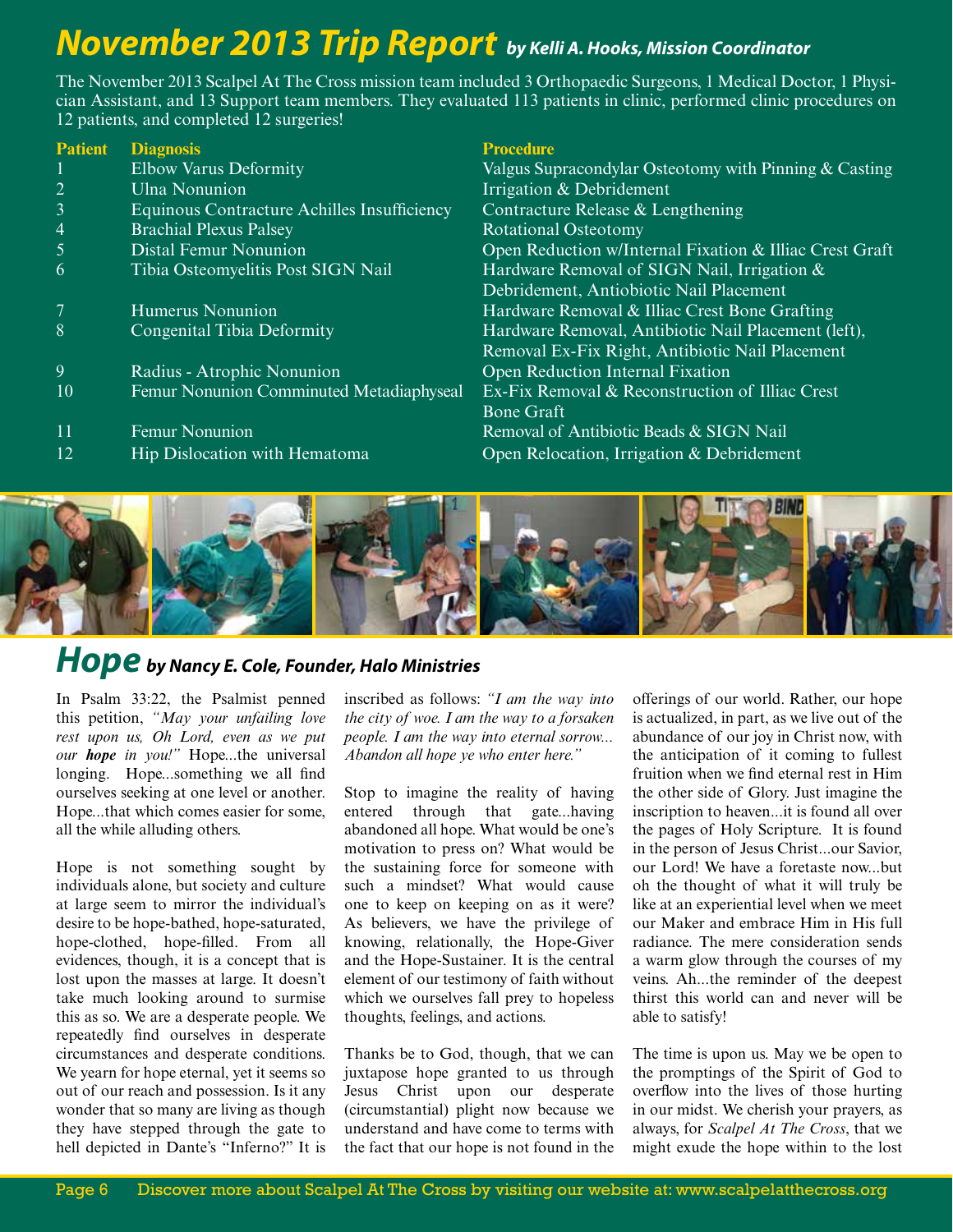# *January 2014 Trip Report by Kelli A. Hooks, Mission Coordinator*

The January 2014 Scalpel At The Cross mission team included 4 Orthopaedic Surgeons, 1 Medical Doctor, 2 Nurses, and 1 Physical Therapist. We were also blessed with a Halo Ministry group of 3 Adults and 8 Children! The team evaluated 60 patients in clinic, as well as saw 29 patients for Physical Therapy; 17 patients received cortizone injections, and 6 children were seen for clubfoot casting! The team completed 23 surgeries on 22 patients!

|                 | Patient Diagnosis               | Procedure                                           |
|-----------------|---------------------------------|-----------------------------------------------------|
|                 | <b>Femur Shaft Fracture</b>     | <b>SIGN Nail</b>                                    |
| $\overline{c}$  | <b>Ankle Fracture</b>           | Open Reduction Internal Fixation                    |
| $\overline{3}$  | Humerus Supracondylar Fracture  | Open Reduction & Percutaneous Pinning               |
| $\overline{4}$  | <b>Tibia Nonunion</b>           | Hardware Removal & SIGN Nail                        |
| 5               | Femur Painful Hardware          | Hardware Removal with Irrigation & Debridement      |
| 6               | <b>Distal Radius Fracture</b>   | Open Reduction Internal Fixation                    |
| $\overline{7}$  | Distal Tibia Infected Nonunion, | External Fixation Removal,                          |
|                 | Equinas Contracture             | Antibiotic Nail & Percutaneous Lengthening          |
| 8               | Tibia Osteomyelitis             | External Fixation Removal, Irrigation $\&$          |
|                 |                                 | Debridement & Antibiotic Nail with Cement           |
| 9               | Radius & Ulna Nonunion          | Hardware Removal, Open Reduction Internal Fixation  |
| 10              | <b>Radius Fracture</b>          | Open Reduction Internal Fixation, DRUJ with         |
|                 |                                 | Percutaneous Pinning                                |
| 11              | Femur Nonunion                  | Hardware Removal & SIGN Nail                        |
| 12              | Tibia Painful Hardware          | Hardware Removal with Irrigation & Debridement      |
| 13              | Distal Radius & Ulna Fracture   | Irrigation & Debridement, Open Reduction Internal   |
|                 |                                 | <b>Fixation of Radius</b>                           |
| $\frac{1}{4a}$  | <b>Femur Fracture</b>           | <b>SIGN Nail</b>                                    |
| 14 <sub>b</sub> | Tibia Fracture Open             | Irrigation & Debridement, Open Reduction & Internal |
|                 |                                 | Fixation & SIGN Nail                                |
| 15              | <b>Distal Radius Malunion</b>   | Osteotomy Open Reduction & Internal Fixation with   |
|                 |                                 | <b>External Fixation</b>                            |
| 16              | <b>Shoulder Dislocation</b>     | <b>Closed Reduction</b>                             |
| 17              | Femur Painful Hardware          | Hardware Removal, Irrigation & Debridement          |
| 18              | Tibia Infection Open Wound      | Hardware Removal, Below Knee Amputation             |
| 19              | Tibia Infection Nonunion        | Exchange Antiobiotic Nail                           |
| 20              | <b>Ankle Infected Hardware</b>  | Hardware Removal, Irrigation & Debridement          |
| 21              | Distal Radius Painful Hardware  | <b>Hardware Removal</b>                             |
|                 |                                 |                                                     |
| 22              | Knee Sarcoma                    | Excision Biopsy, Irrigation & Debridement           |

## *Hope (continued from page 6)*

and perishing people groups of Peru. We pray that we might be the sweet aroma of Christ to patients and missionaries alike who need encouragement and healing of both physical and emotional wounds of sorts.

Help us in fulfilling our mission of being a "lighthouse to the lost" so that His name will resound well beyond our borders to the uttermost parts...

Be well, friends, and be of good cheer. Christ dwells within, our gift for the asking... Emmanuel!

Warmly, Nancy E. Cole, Prayer Posse



Join Us on Facebook! Page 7